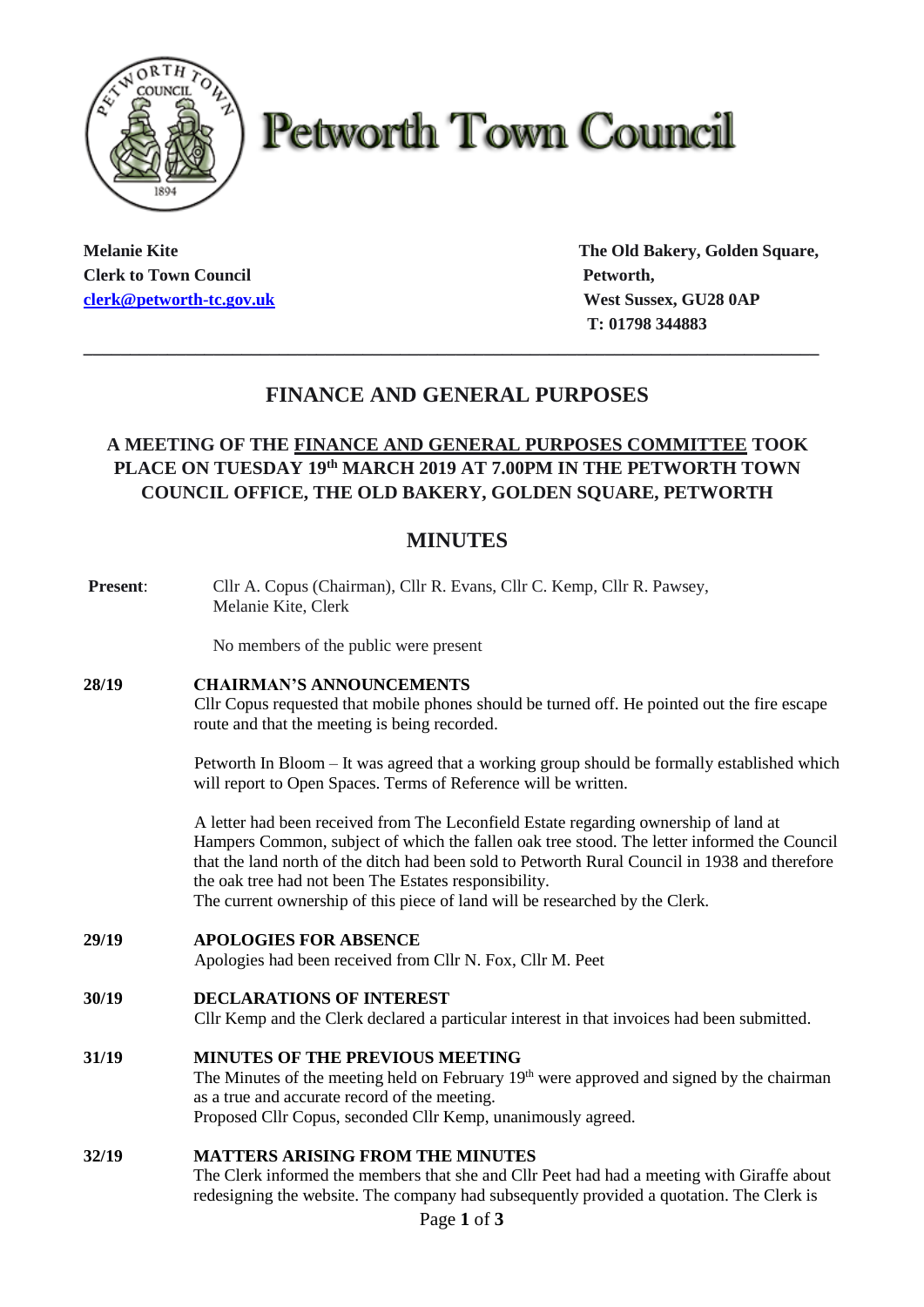also speaking to other companies such as E-Mango and NetWise, both of whom specialise in local council websites. This is ongoing.

Cllr Copus asked about the Terms of Reference for the Tourism working party. It had been agreed that the working group would meet a few times and report their ideas to Council before the Terms of Reference were set.

#### **33/19 PUBLIC PARTICIPATION SESSION**

No members of the public were present

#### **34/19 FEBRUARY 2019 ACCOUNTS**

Cllr Copus made the following points: at the eleven-month stage the accounts are looking healthy and by year-end there should be a small surplus to go into general reserves. For the first year the Christmas Event is in profit.

#### **35/19 BANK RECONCILIATION AS AT END FEBRUARY 2019**

The current account and reserve account bank statements were reconciled as agreed, and initialled back to the original bank statement by Cllr Copus.

#### **36/19 INVOICES FOR APPROVAL -** list attached

Having considered the invoices Cllr Pawsey proposed that these should be approved, seconded Cllr Evans all in agreement.

#### **37/19 ELECTRONIC PAYMENTS**

Due to time constraints these were not checked and signed. To be done at a later date.

#### **38/19 GRANTS**

Petworth Gardeners' Club applied for a grant of £400 to cover general administrative costs such as advertising, tickets, the hire of the Leconfield Hall for the Secret Gardens event in June.

The committee agreed to award a grant of £350.00

Petfringe applied for £800 to cover the costs of its Free Fringe Open Air Cinema showing in Rosemary Gardens on Friday 28 June 2019. The committee agreed to award a grant of £800.00

Petworth Festival applied for an open amount and was awarded £250.00. This is to cover costs of the annual Petworth Festival.

These will be submitted to Full Council for approval on Thursday.

#### **39/19 FARMER'S MARKET**

There are no long-term debtors and three outstanding payments for March. Costs for new signage for the market had been distributed with the agenda. 6 x Lamp post signs - 3mm foamex - £381 or correx, drilled - £317 1 x Car park banner - £39 1 x Railing banner, 18 designs - £698 5 x Roadside banner - £205 Total - £1,323 or £1,259 Due to this quote being above the £1,000 level another quote will be sought.

Following the receipt of this later quotation the committee agreed that the cheapest should be accepted.

### **40/19 TOWN TRAFFIC PLAN**

The following quotations from Wilbar Associates had been circulated with the Agenda. Quote 1 - Supply and erect 1 'Not suitable' sign at the Kingspit Lane